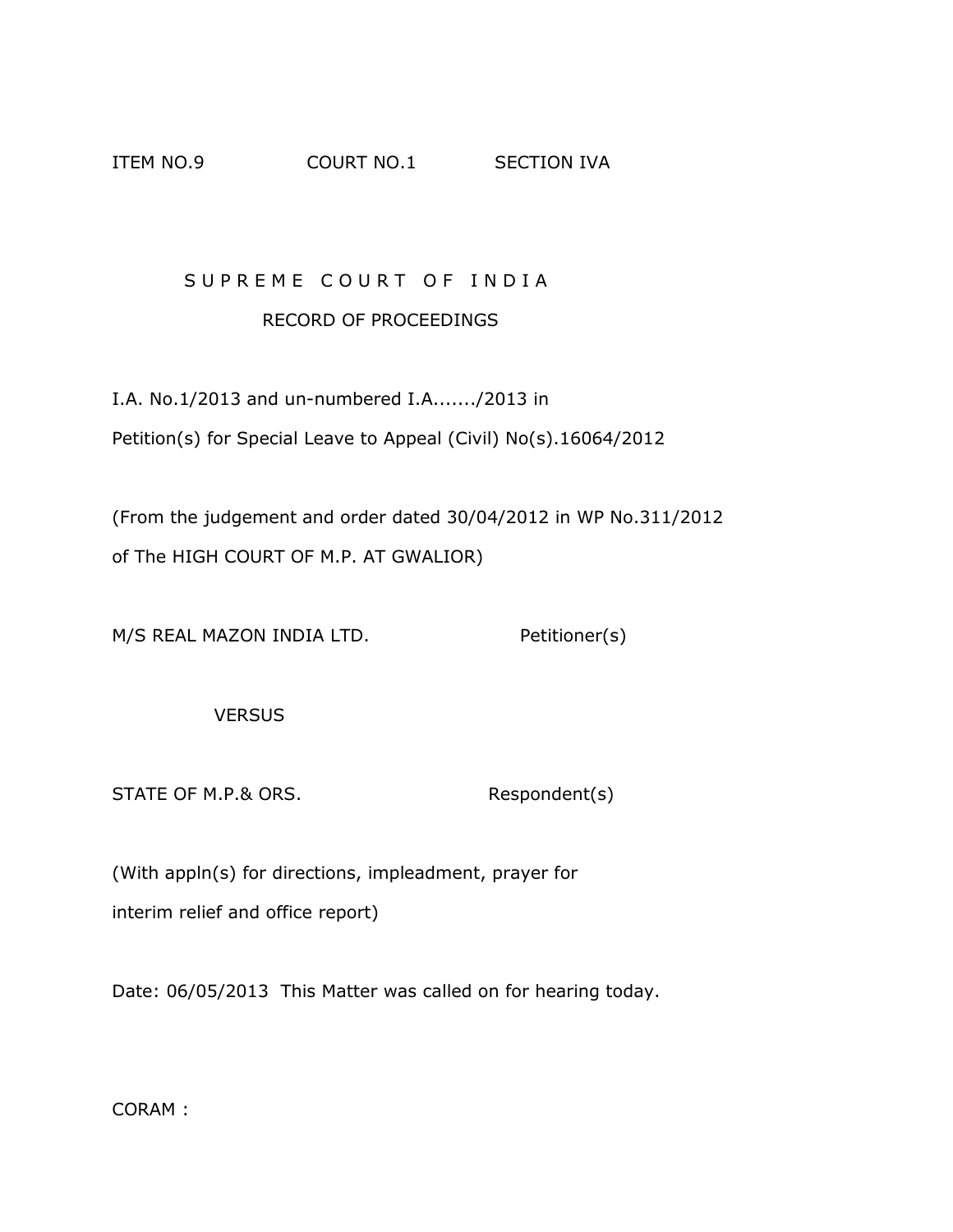HON'BLE THE CHIEF JUSTICE HON'BLE MR. JUSTICE VIKRAMAJIT SEN HON'BLE MR. JUSTICE A.K. SIKRI

For Petitioner(s) Mr. Sunil Fernandes,Adv.

 Mr. Amanpret Singh Rahi,Adv. Ms. Snigdha Pandey Kaushik,Adv. Mr. Raghav Chadan,Adv.

For Respondent(s) Mr. M.N. Krishnamani,Sr.Adv.

Automobile Traders Mr. Vipin Singhania,Adv.

Asscn. of Delhi: Ms. Manjula Gupta,Adv.

For NCT of Delhi: Mr. S.W.A. Qadri,Adv. Ms. Neera Gupta,Adv. Mr. Shishir Singh,Adv. Mr. D.S. Mahra,Adv.

For Madhya Pradesh: Mr. Mishra Saurabh,Adv.

For Rosmerta HSRP Mr. Gaurav Bhatia,Adv.

Ventures Pvt. Ltd.: Mr. Pankaj Pandey,Adv.

Mr. Gautam Talukdar,Adv.

Mr. Piyus Vishistha,Adv.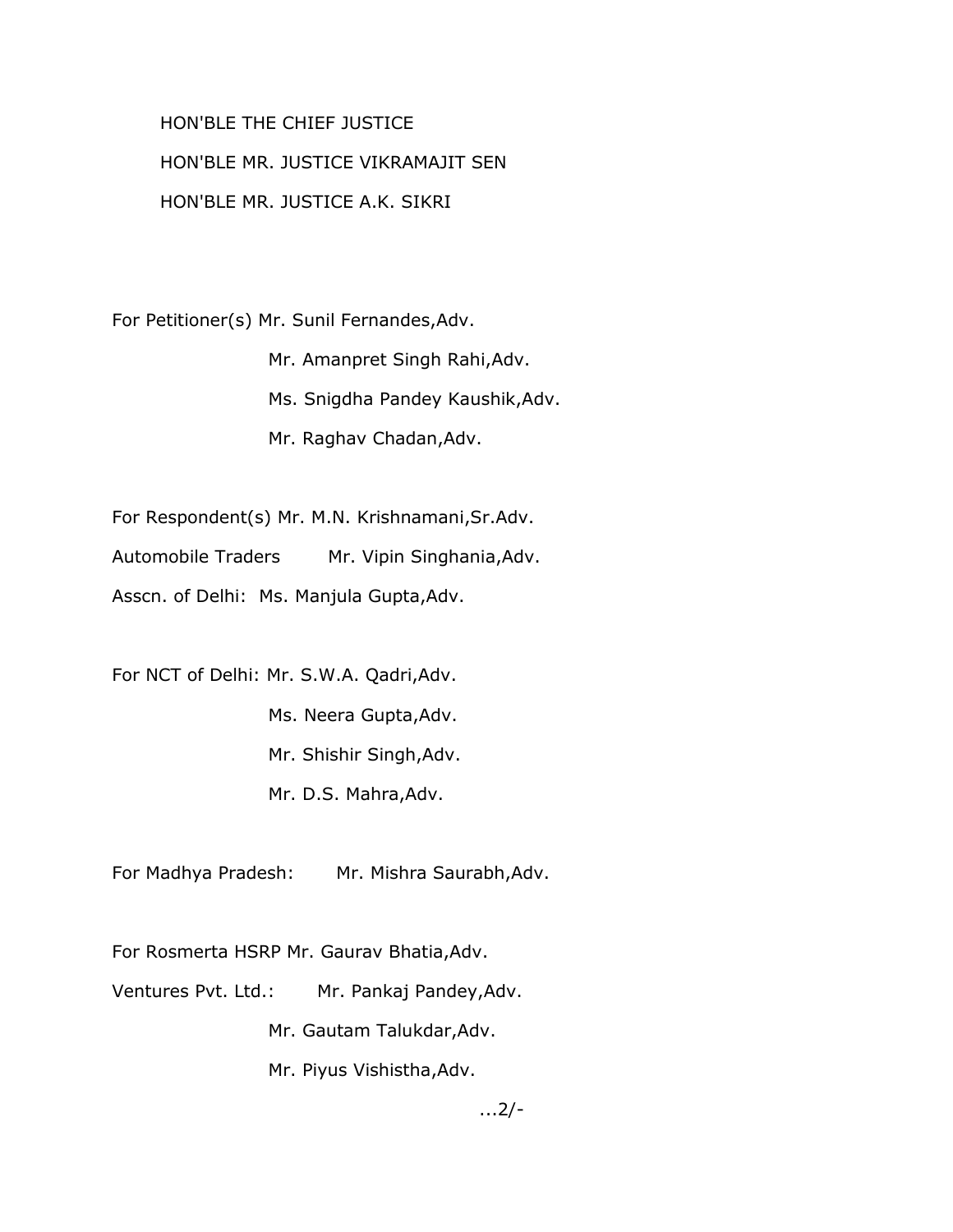## UPON hearing counsel the Court made the following

## O R D E R

 The Automobile Traders Association of Delhi, through its President, Shri Raj Chopra, has filed I.A. No.1 of 2013 in S.L.P. (C) No.16064 of 2012, inter alia, for impleadment in the proceedings and for other appropriate orders. Appearing in support of the application, Mr. M.N. Krishnamani, learned senior advocate, submitted that, pursuant to prohibitory orders passed by this Court, the motor vehicle dealers were unable to hand over possession of the vehicles sold by them to the buyers without affixing High Security Registration Plates [H.S.R.P.]. According to Mr. Krishnamani, delivery of a large number of vehicles have been delayed on account of delay in affixation of H.S.R. Plates. Prayer has, therefore, been made that showrooms and workshops of dealers forming part of the applicant-Association, should be declared as authorized H.S.R.P. affixation centres under Rule 2(37) of the Delhi Motor Vehicles Rules, 1993.

 Mr. Krishnamani has produced before us an order passed by the Transport Department of the Government of N.C.T. of Delhi dated 22nd April, 2013, directing the vendor, M/s. Rosmerta HSRP Ventures (P) Limited, to identify the Self-Registration Dealers (showroom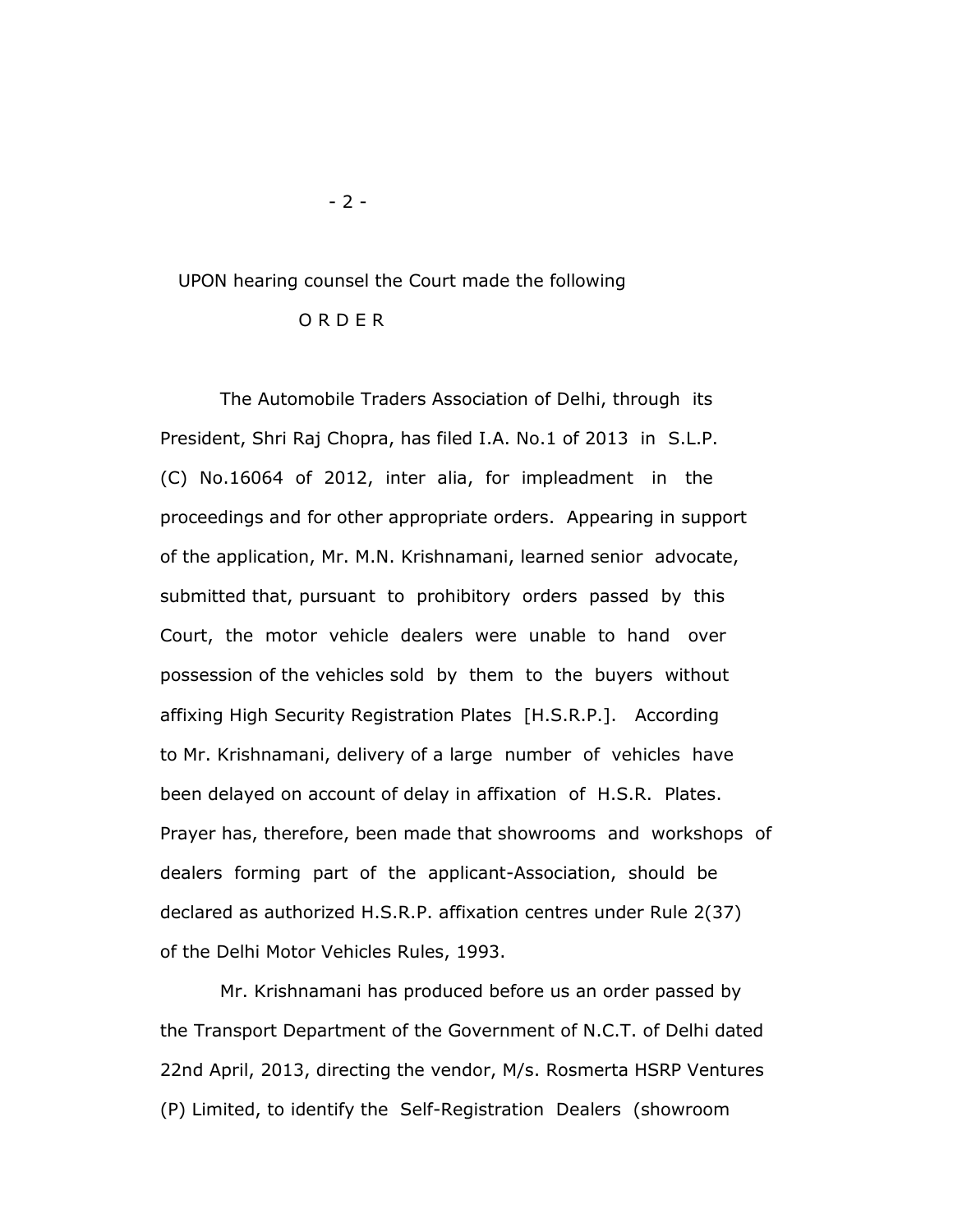and workshop), whose premises need to be declared as authorized HSRP affixation centre to facilitate affixation of HSRP on the vehicles, and submit details thereof at the

...3/-

- 3 -

 earliest, along with the consent letter of the dealer. The said order provides that the above order is to be implemented in two stages, namely, the stage of identification of the Self- Registration Dealers, and, secondly, declaration of the same as authorized HSRP affixation centres.

 Mr. S.W.A. Qadri, learned counsel appearing on behalf of the Government of N.C.T. of Delhi, submitted that the process required some time, so that the identified dealers could be declared as authorized HSRP affixation centres and, accordingly, prayed for some time so that the matter could be considered and decided, as early as possible.

 While neither Mr. Gaurav Bhatia, appearing for the vendor, nor Mr. Krishnamani, appearing for the Traders Association, have any objection to the said proposal, an objection has been raised by Mr. Sunil Fernandes, appearing for the petitioner in the main matter, i.e., M/s. Real Mazon India Limited, to the effect that a similar writ petition has been filed by his client before the Delhi High Court and the matter is awaiting adjudication of the special leave petition itself.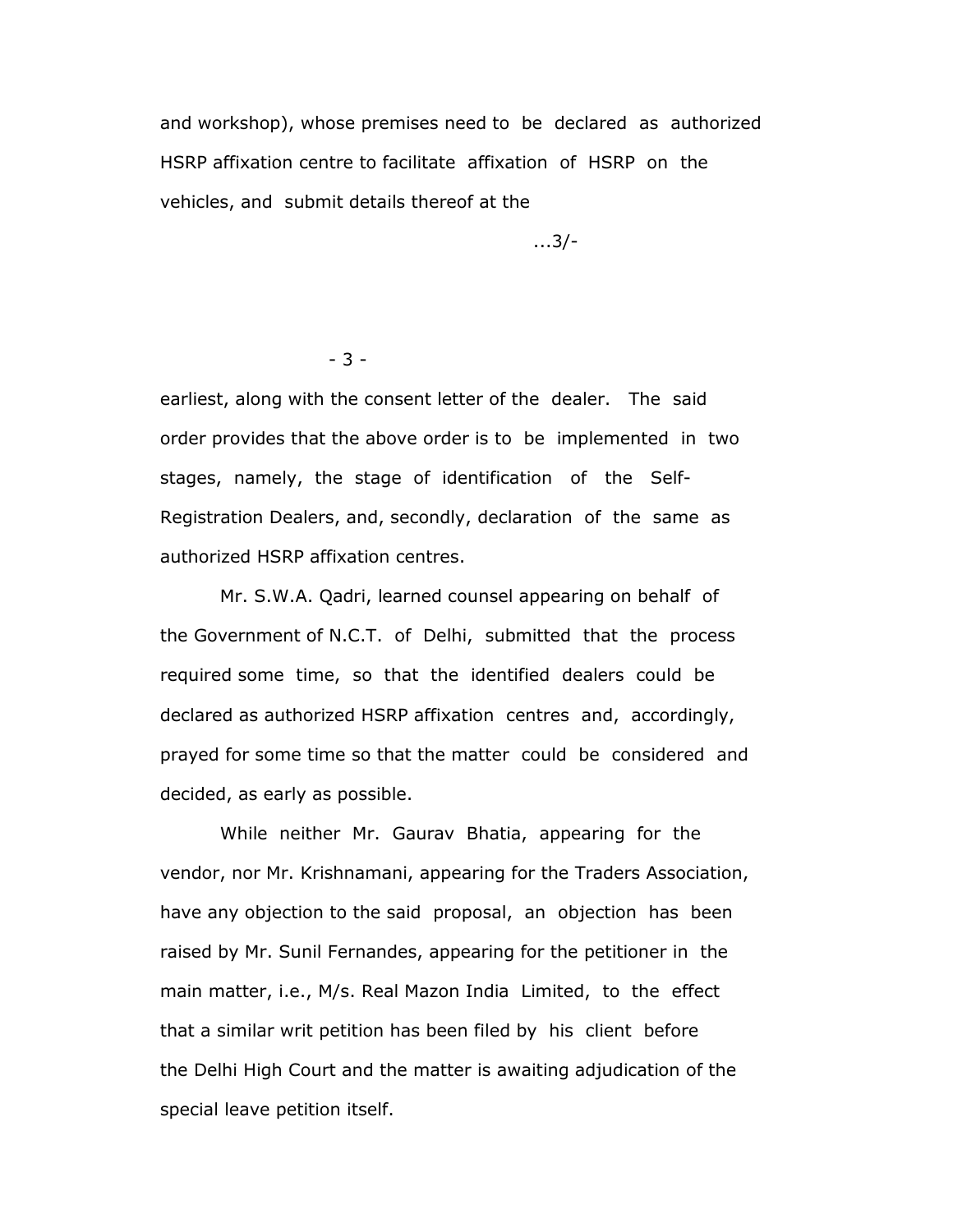Having regard to the matter of convenience of the purchasers of the vehicles, we are inclined to accept the submission made by Mr. Krishnamani, as supported by the order dated 22nd April, 2013, issued by the Transport Department of the Government of N.C.T. of Delhi.

 Let the matter be adjourned for a period of six weeks, to enable the vendor, M/s. Rosmerta HSRP Ventures (P) Limited, to identify the dealers, who

...4/-

- 4 -

 are to be declared as authorized HSRP affixation centres, and, thereafter the State to take the necessary steps to declare them such authorized centres. While identifying and authorizing the centres, which will enable the dealers to have the HSR number plates affixed at their workshop itself, the extra cost that may have to be incurred for the services to be rendered by a vendor at the premises of the dealers, shall be paid to the vendor by the dealers.

 This order is being passed without prejudice to the rights and contentions of the petitioner in the special leave petition. Since in the Delhi High Court, the matter is pending on account of the pendency of the special leave petition, let the special leave petition also be listed for final disposal on 30th July, 2013.